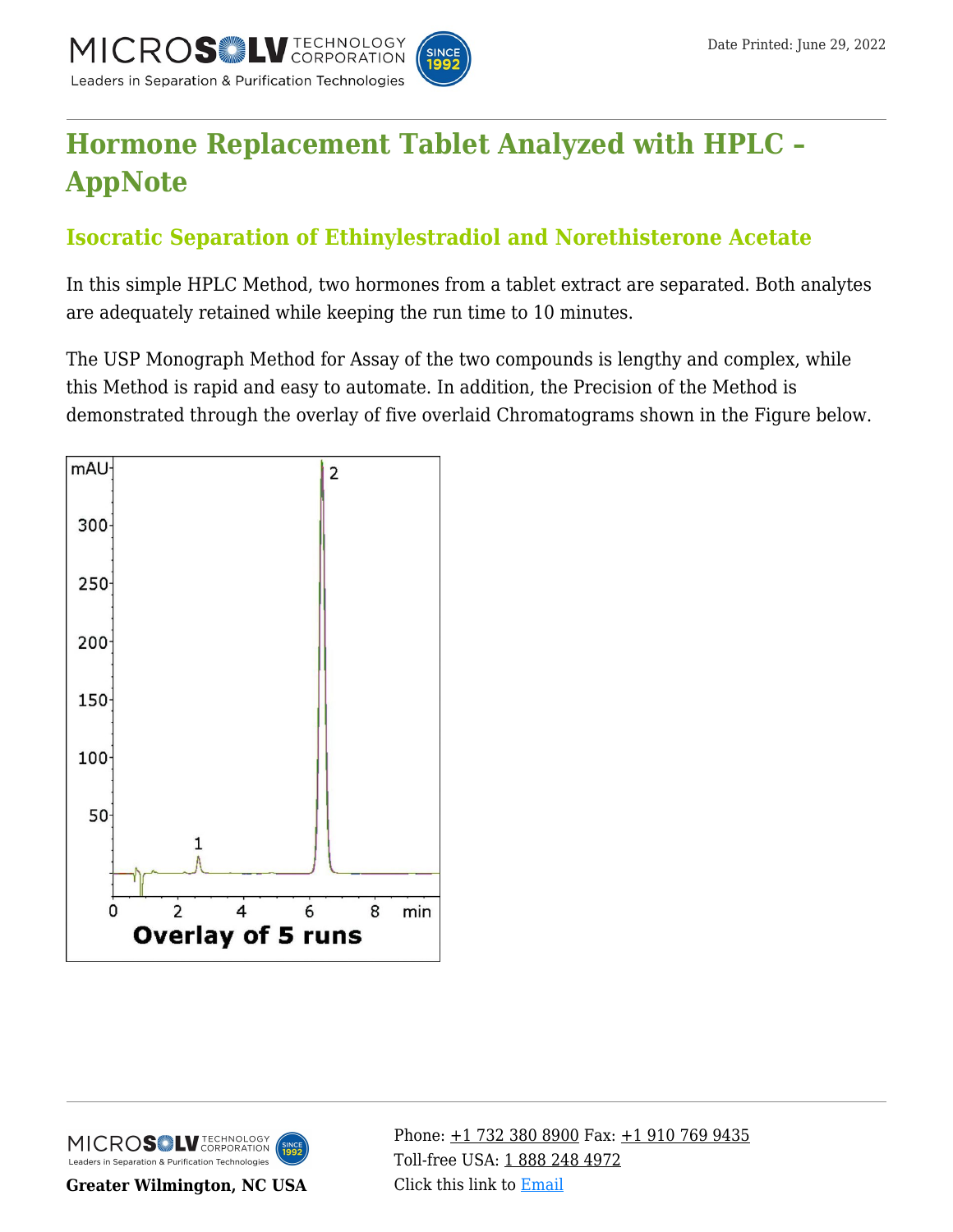





#### **Peaks:**

- 1. Ethinylestradiol
- 2. Norethisterone acetate

### **Method Conditions**

**Column**: Cogent Bidentate C8™, 4μm, 100Å **Catalog No.**: 40008-75P **Dimensions**: 4.6 x 75mm **Mobile Phase**: 50:50 DI Water / Acetonitrile with 0.1% Formic Acid **Injection vol.**: 20μL **Flow rate**: 1.0mL / minute **Detection**: UV @ 240nm

**Sample Preparation**: A Femhrt® tablet containing 0.5mg Norethisterone Acetate and 2.5μg Ethinylestradiol was ground and added to a 5mL volumetric flask. A portion of 50:50 DI Water / Acetonitrile mixture was added and the flask was sonicated for 10 minutes. Then it was diluted to mark and filtered with a 0.45μm Nylon Syringe Filter (MicroSolv Tech Corp.). The filtrate was used for injections. Peak identities were confirmed by individual standards. **t0**: 0.9 minutes

*Note: Ethinylestradiol is a synthetic derivative of Estradiol. Norethisterone Acetate is a precursor of Norethisterone in the body.*



MICROS LU TECHNOLOGY Leaders in Separation & Purification Technologies

**Greater Wilmington, NC USA**

Phone:  $\pm$ 1 732 380 8900 Fax:  $\pm$ 1 910 769 9435 Toll-free USA: [1 888 248 4972](#page--1-0) Click this link to [Email](https://www.mtc-usa.com/contact)